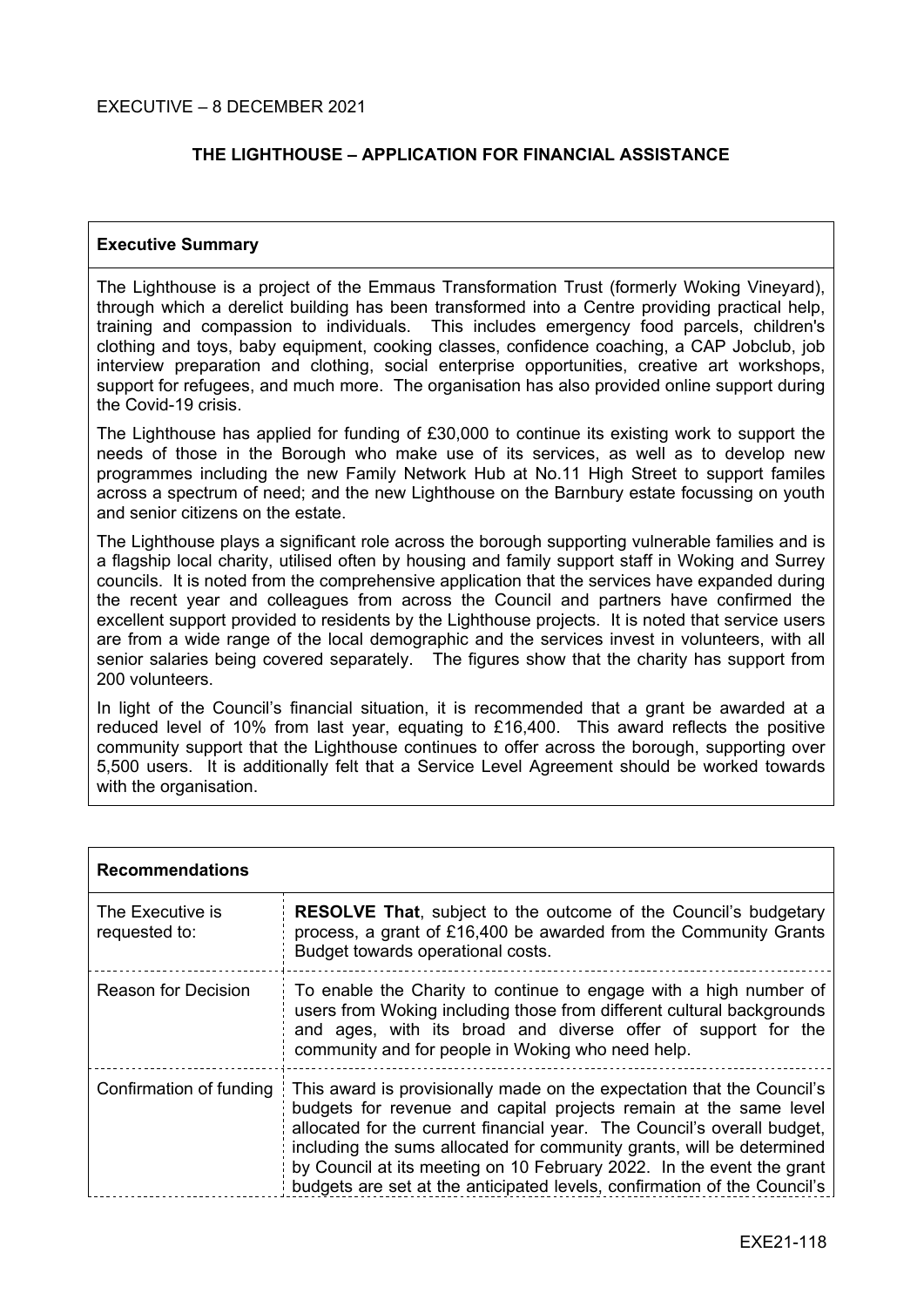|            | support will be sent to successful applicants. Groups should not plan<br>for the 2022/23 funding until this confirmation has been received.                                                                                                                                                                                                                                                                                                                                                                                                                                                                                                           |  |  |
|------------|-------------------------------------------------------------------------------------------------------------------------------------------------------------------------------------------------------------------------------------------------------------------------------------------------------------------------------------------------------------------------------------------------------------------------------------------------------------------------------------------------------------------------------------------------------------------------------------------------------------------------------------------------------|--|--|
| Conditions | <b>Accounts.</b> The Organisation must submit accounts for the year in<br>which the grant is awarded, including an income and expenditure<br>account and balance sheet. Please note that accounts for other years<br>may also be required.                                                                                                                                                                                                                                                                                                                                                                                                            |  |  |
|            | <b>Monitoring Information.</b> The Organisation must submit quarterly<br>monitoring information as a measure of its achievements. Failure to<br>provide details will jeopardise the award. E-mail requests will be sent<br>to the applicant on a quarterly basis.                                                                                                                                                                                                                                                                                                                                                                                     |  |  |
|            | <b>Publicity.</b> Where possible, the Organisation is required to publicise<br>the support received from Woking Borough Council, including on<br>websites and literature / leaflets produced.                                                                                                                                                                                                                                                                                                                                                                                                                                                         |  |  |
|            | <b>Payments.</b> Unless exceptional circumstances exist all invoices must<br>be received quarterly with monitoring information for the previous<br>quarter.                                                                                                                                                                                                                                                                                                                                                                                                                                                                                           |  |  |
|            | <b>Payment Period.</b> Final quarter claims must be made by the second<br>week in April. Unclaimed awards will not be available at a later date<br>unless exceptional circumstances can be demonstrated to the Council<br>before the end of the award year.                                                                                                                                                                                                                                                                                                                                                                                           |  |  |
|            | <b>Joint Working.</b> WBC expects the Organisation to engage positively<br>on health and wellbeing multi-agency joint work affecting Woking.<br>Groups which refuse may place their Council support at risk, e.g.<br>grant, concessionary rent and other assistance.                                                                                                                                                                                                                                                                                                                                                                                  |  |  |
|            | Homelessness Reduction Act 2017. Following the introduction of<br>new legislation from April 2018, the Council expects the support of<br>partner agencies in identifying people at risk of homelessness as early<br>as possible to maximise the opportunities to prevent such. Partner<br>agencies / organisations are expected to be engaged in joint working<br>arrangements to assist in finding suitable housing and support<br>solutions, and where appropriate to undertake and respond to the new<br>'duty to refer'. Groups which do not support this new legislation and<br>way of working positively may put their Council support at risk. |  |  |
|            | <b>Venue Hire.</b> Woking Borough Council has a duty to ensure that<br>publicly-owned venues and resources do not provide a platform for<br>extremists and are not used to disseminate extremist views. This duty<br>extends to organisations that work with the local authority so this<br>includes recipients of any grants from Woking Borough Council. If<br>Groups hire out their venue(s) they should ensure good processes are<br>in place for record keeping and checking if hirers are appropriate<br>groups to be making the hire arrangements. The following are some<br>areas which should be considered:                                 |  |  |
|            | Basic details should be recorded to include speaker's address,<br>mobile phone number and organisation details.<br>Has the identity of the speaker been confirmed and is their<br>$\bullet$<br>organisation bona fide? Are they known to the hirer?<br>Is the speaker from the area? Are they UK citizens or from<br>$\bullet$<br>overseas and will they travel specifically for this event?<br>Consider checks on the internet to confirm the status of speakers<br>$\bullet$<br>to include website, YouTube or social media sites.<br>How many people are likely to attend (check previous or similar                                               |  |  |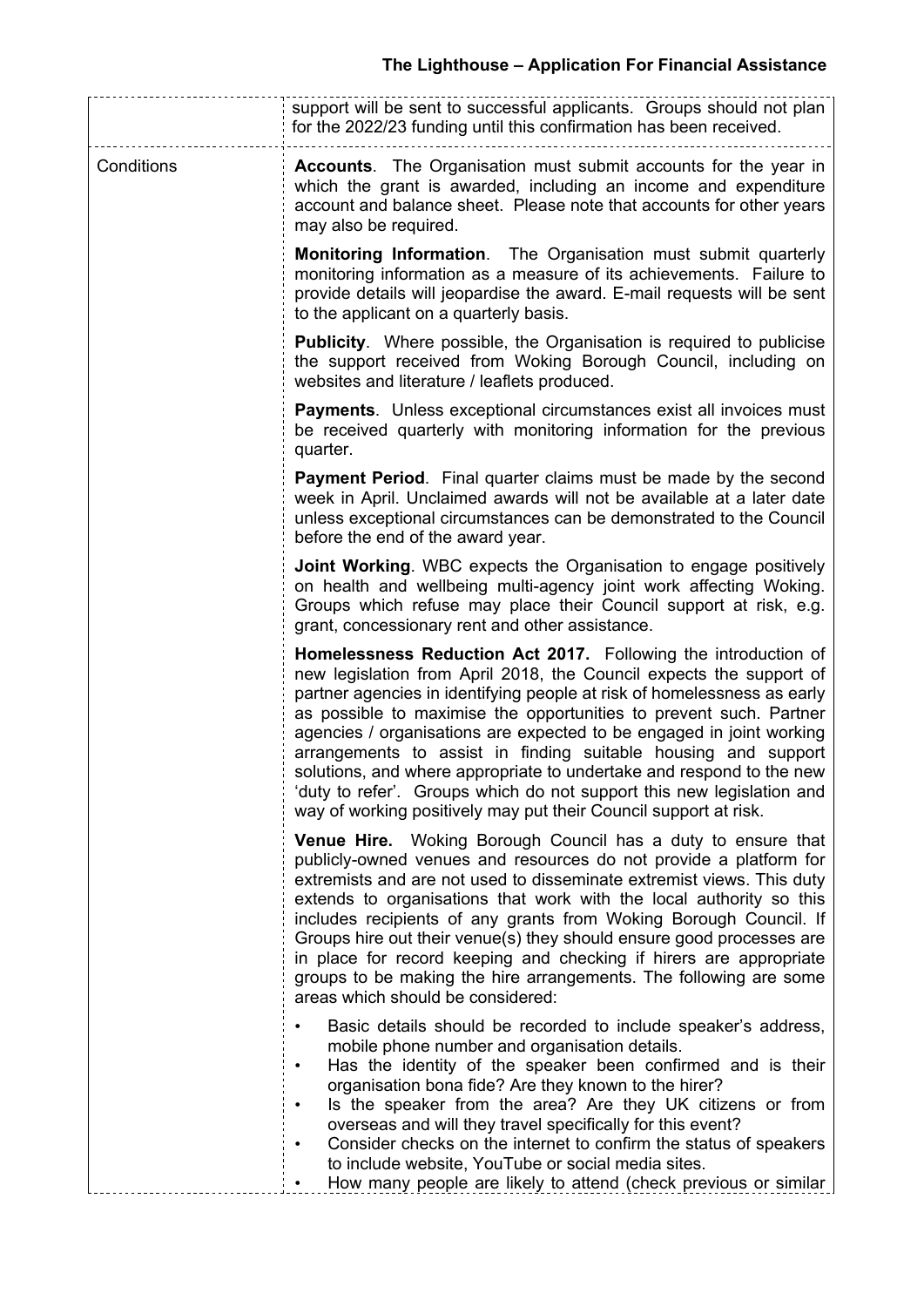## **The Lighthouse – Application For Financial Assistance**

|                        | events either locally or online).                                                                                                                                                                                                                                                                                                                                                                                                                                                         |  |  |  |
|------------------------|-------------------------------------------------------------------------------------------------------------------------------------------------------------------------------------------------------------------------------------------------------------------------------------------------------------------------------------------------------------------------------------------------------------------------------------------------------------------------------------------|--|--|--|
| Performance Indicators | <b>Users.</b> The Organisation to provide a breakdown of the users.                                                                                                                                                                                                                                                                                                                                                                                                                       |  |  |  |
|                        | <b>Activities.</b> The Organisation to provide details of activities and<br>events held.                                                                                                                                                                                                                                                                                                                                                                                                  |  |  |  |
|                        | <b>Enquiries.</b> The Organisation to provide a breakdown of the enquiries<br>received.                                                                                                                                                                                                                                                                                                                                                                                                   |  |  |  |
|                        | <b>Publicity.</b> The Organisation to advise how the Council's support has<br>been publicised.                                                                                                                                                                                                                                                                                                                                                                                            |  |  |  |
|                        | <b>Statement of Use.</b> The Organisation to provide a statement stating<br>the use to which the grant money has been put.                                                                                                                                                                                                                                                                                                                                                                |  |  |  |
| <b>Future Support</b>  | The financial pressure on the Council's budgets is expected to<br>continue in the coming years and accordingly the overall level of<br>support available in future years may be reduced. The applicant is<br>therefore to be advised that the award of funding for 2022/23 does not<br>imply that a similar application in 2023/24 would be supported. In<br>particular, it is emphasised that the Council is unlikely to be in a<br>position to award any sums above the 2022/23 levels. |  |  |  |
|                        | In view of this, the applicant is to be advised to ensure that<br>contingency plans for the Group's operations for 2023/24 have been<br>drawn up in the event that the Council is unable to continue its support<br>beyond April 2023. All applicants are strongly recommended to<br>pursue alternative sources of funding and are encouraged to approach<br>Woking Borough Council's Community Support Team for advice and<br>support.                                                   |  |  |  |

## **The Executive has authority to determine the above recommendations.**

## **Background Papers:**

2022/23 Application Form.

#### **Reporting Person:**

Julie Fisher, Chief Executive Extn: 3301, Email: julie.fisher@woking.gov.uk

#### **Contact Person:**

Frank Jeffrey, Head of Democratic Services Extn: 3012, Email: frank.jeffrey@woking.gov.uk

Doug Davern, Democratic Services Officer Extn: 3018, Email: doug.davern@woking.gov.uk

#### **Portfolio Holder:**

Cllr Simon Ashall Email: cllrsimon.ashall@woking.gov.uk

## **Shadow Portfolio Holder:**

Cllr Will Forster Email: cllrwill.forster@woking.gov.uk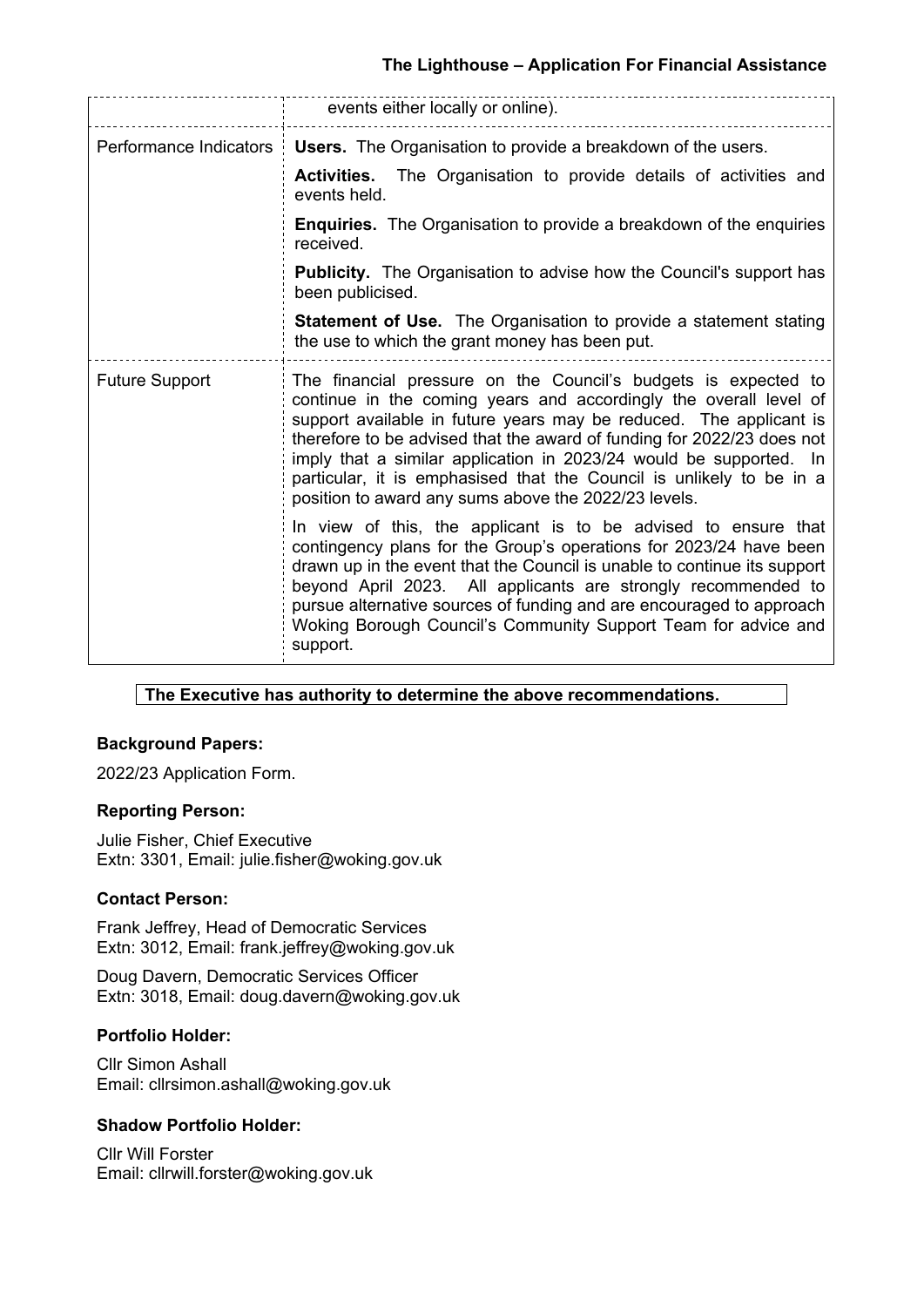## **Date Published:**

30 November 2021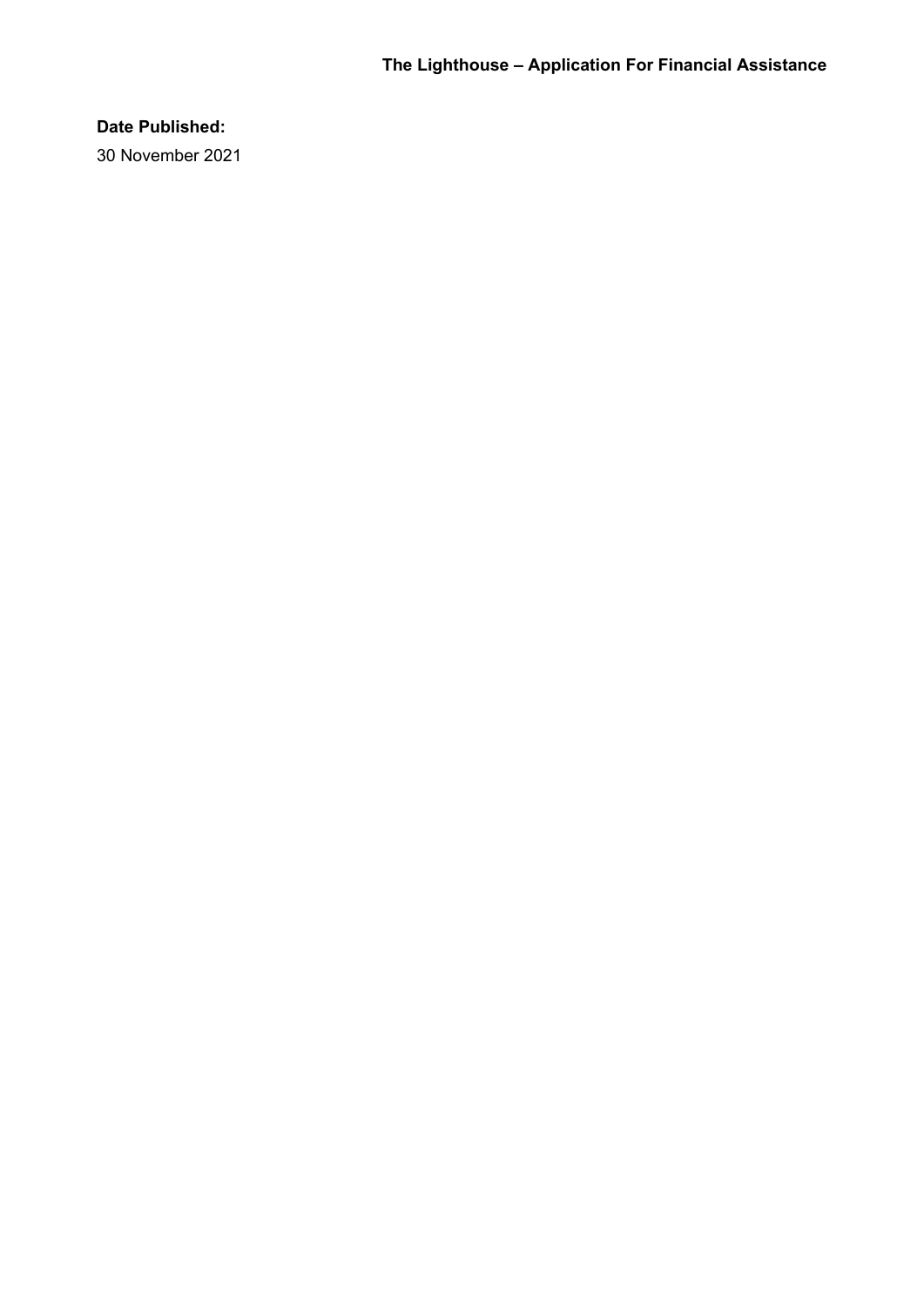| 1.0 Summary of Application |                                                                                                                                                                                                                                                                                                                                                                                                                                                                                                                                                                                                                                                                                                                                                                                                                                                                                                                                                    |  |
|----------------------------|----------------------------------------------------------------------------------------------------------------------------------------------------------------------------------------------------------------------------------------------------------------------------------------------------------------------------------------------------------------------------------------------------------------------------------------------------------------------------------------------------------------------------------------------------------------------------------------------------------------------------------------------------------------------------------------------------------------------------------------------------------------------------------------------------------------------------------------------------------------------------------------------------------------------------------------------------|--|
| 1.1 Status and Aims        | The Lighthouse is part of Emmaus Transformation Trust (formerly<br>Woking Vineyard Christian Fellowship), a Charity established in 1997.<br>The Lighthouse project was started in 2011, transforming a derelict<br>building into a base to serve those who need practical support. This<br>hub meets the many and varied needs of people, providing practical<br>help, training and compassion to individuals. This currently includes<br>Foodbank emergency supplies, essential items for under 5s, wellbeing<br>groups, debt and budgeting advice, employability programmes and<br>community brunches.                                                                                                                                                                                                                                                                                                                                           |  |
|                            | The Lighthouse works in an area that is culturally diverse, multi-racial<br>and is able to benefit all people in the community. There is a lot of<br>collaboration and cross-referral between projects at The Lighthouse.                                                                                                                                                                                                                                                                                                                                                                                                                                                                                                                                                                                                                                                                                                                          |  |
|                            | Given the success of the Town Centre Lighthouse, the Group was<br>requested by the Council to take on the running of the Community<br>Centre in the Barnsbury estate, focusing particularly on senior citizens<br>and youth whilst also introducing projects for other groups.<br>The<br>Centre was refurbished, including a new kitchen and disabled access<br>toilet, and from September 2021 opened following pilot projects in<br>June and July which received a very high level of demand from senior<br>citizens and young people.                                                                                                                                                                                                                                                                                                                                                                                                           |  |
|                            | The Lighthouse has also received part-funding to take on a new<br>building in the Town Centre (No.11 High Street). It will be refurbished<br>to become a Family Network Hub. With the SureStart budget for<br>families being cut across Surrey, coupled with the impact of Covid-19<br>on families, a programme of support and activities is planned to begin<br>early in 2022. The programme will include working with midwives and<br>health workers, schools, social workers, women refuges, Citizens<br>Advice and the Council.                                                                                                                                                                                                                                                                                                                                                                                                                |  |
| 1.2 Employees              | 13, comprising two Directors (paid for by Emmaus Road Church) and<br>a Centre Manager, and nine members of staff to manage the<br>Foodbank, Community Money Advice, the Barnsbury Centre, the Cosy<br>Cafe and Jigsaw, and the building.                                                                                                                                                                                                                                                                                                                                                                                                                                                                                                                                                                                                                                                                                                           |  |
| 1.3 Volunteers             | 200. The work of the volunteers includes:                                                                                                                                                                                                                                                                                                                                                                                                                                                                                                                                                                                                                                                                                                                                                                                                                                                                                                          |  |
|                            | Sorting food donations and serving clients.<br>$\bullet$<br>Making home deliveries and sorting supplies at the warehouse.<br>Sorting donated clothing and assisting clients with choosing<br>clothing for job interviews, preparing for interviews, and supporting<br>vulnerable women back to work.<br>Facilitating and hosting workshops on a variety of subjects around<br>wellbeing and confidence.<br>Serving customers in the daily social enterprise cafe.<br>Teaching baking, breadmaking and cooking classes, providing<br>social interaction and teaching food hygiene and kitchen skills.<br>Arriving early to do food preparation and also clean up.<br>Helping to repair and restore buggies.<br>٠<br>Cooking and serving free brunch to local community.<br>Assisting in maintaining the building e.g. refuse removal, replacing<br>lightbulbs, minor repairs.<br>Helping refugees improve their language skills by participating in |  |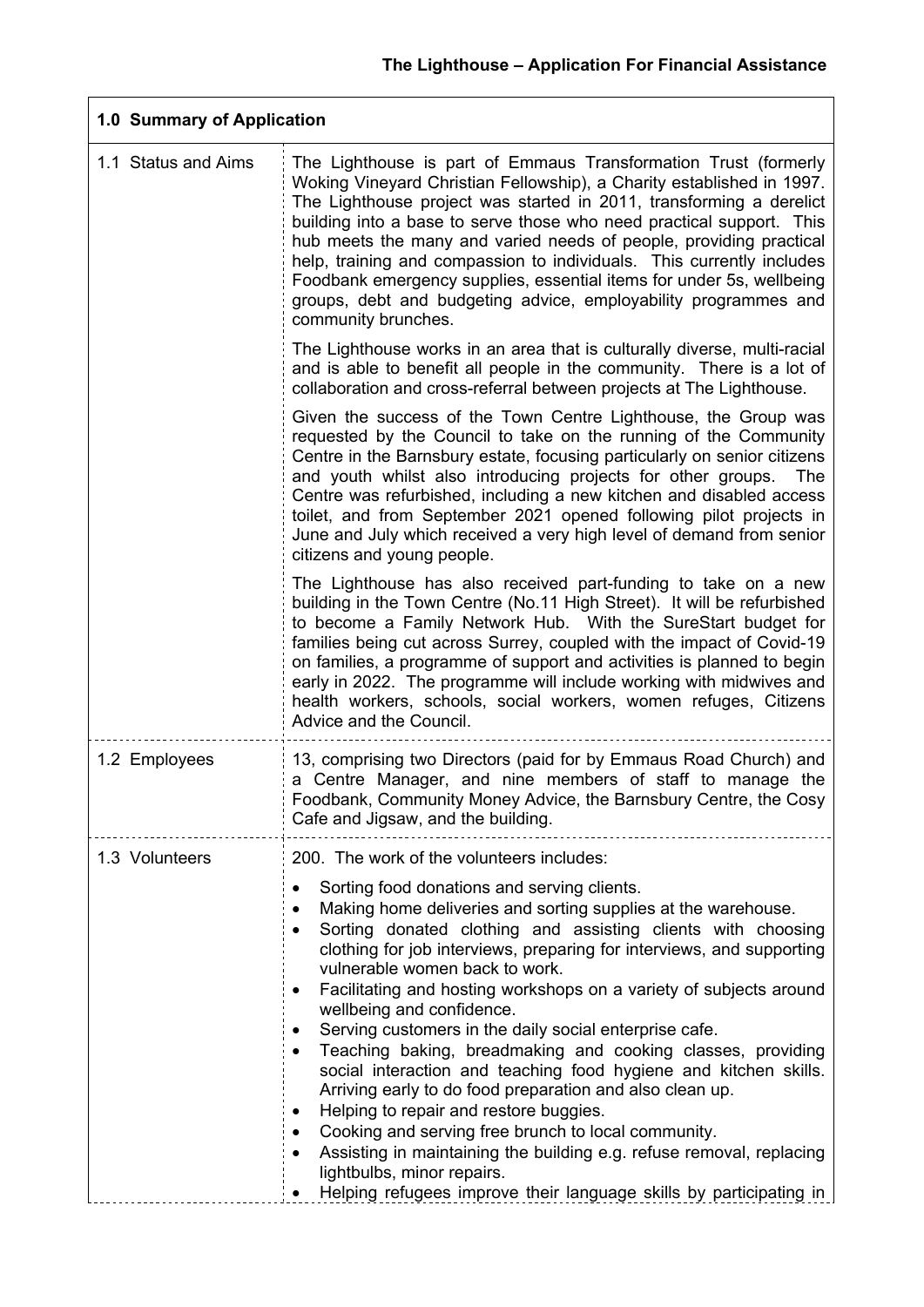|                       | and benefitting from various projects such as Jigsaw, Style Studio<br>etc<br>Welcoming clients and talking with them.                                                                                                                                                                                                                                                                                                     |
|-----------------------|---------------------------------------------------------------------------------------------------------------------------------------------------------------------------------------------------------------------------------------------------------------------------------------------------------------------------------------------------------------------------------------------------------------------------|
| 1.4 Clients/Users     | 5,500, comprising:                                                                                                                                                                                                                                                                                                                                                                                                        |
|                       | 40% male                                                                                                                                                                                                                                                                                                                                                                                                                  |
|                       | 60% female                                                                                                                                                                                                                                                                                                                                                                                                                |
|                       | 400 disabled                                                                                                                                                                                                                                                                                                                                                                                                              |
|                       | 1,800 ethnic minority                                                                                                                                                                                                                                                                                                                                                                                                     |
|                       | 3,500 resident in Woking                                                                                                                                                                                                                                                                                                                                                                                                  |
|                       | 800 aged 0-5                                                                                                                                                                                                                                                                                                                                                                                                              |
|                       | 150 aged 6-10                                                                                                                                                                                                                                                                                                                                                                                                             |
|                       | 150 aged 11-18                                                                                                                                                                                                                                                                                                                                                                                                            |
|                       | 2,400 aged 19-65                                                                                                                                                                                                                                                                                                                                                                                                          |
|                       | 300 aged 65+                                                                                                                                                                                                                                                                                                                                                                                                              |
| 1.5 Members           | None.                                                                                                                                                                                                                                                                                                                                                                                                                     |
| 1.6 Sum Requested     | £30,000 (Revenue)                                                                                                                                                                                                                                                                                                                                                                                                         |
| 1.7 Project           | The Lighthouse is seeking funding to enable it to continue its existing<br>work to support the needs of those in the Borough who make use of<br>its services, as well as to develop new programmes including the new<br>Family Network Hub at No.11 High Street to support families across a<br>spectrum of need; and the new Lighthouse on the Barnsbury estate<br>focussing on youth and senior citizens on the estate. |
| 1.8 Cost breakdown:   | Project costs - £15,000 - To support new and existing key projects<br>with materials and expenses (foodbank, jigsaw (under 5s), debt<br>support and budgeting, employability training, mental health support,<br>homeless support, youth and senior citizen support). Total budgeted<br>project costs next year are approximately £325,000.                                                                               |
|                       | Operational running costs - £7,500 - To support the running and<br>maintenance of the buildings used (8/10 High Street, Barnsbury<br>Community Centre, 11 High Street). Total budgeted operational costs<br>for next year are approximately £40,000.                                                                                                                                                                      |
|                       | Core staff costs $-$ £7,500 $-$ To support costs for the full time Centre<br>Manager for the Town Centre Lighthouse and the part time staff.<br>Total budgeted staff costs for next year are approximately £40,000.                                                                                                                                                                                                       |
|                       | Total - £30,000                                                                                                                                                                                                                                                                                                                                                                                                           |
| 1.9 Community Benefit | The Lighthouse assists people of all ages, gender, faiths and<br>ethnicities, working with thousands of different clients per year,<br>particularly focusing on those in the following groups:                                                                                                                                                                                                                            |
|                       | 1. Families needing emergency food supplies - it plans to work with<br>4,000 people during the period of this funding.<br>2. Families needing baby essentials, with children $0-5 - i$ t intends to<br>work with 800+ people during the period of this funding.                                                                                                                                                           |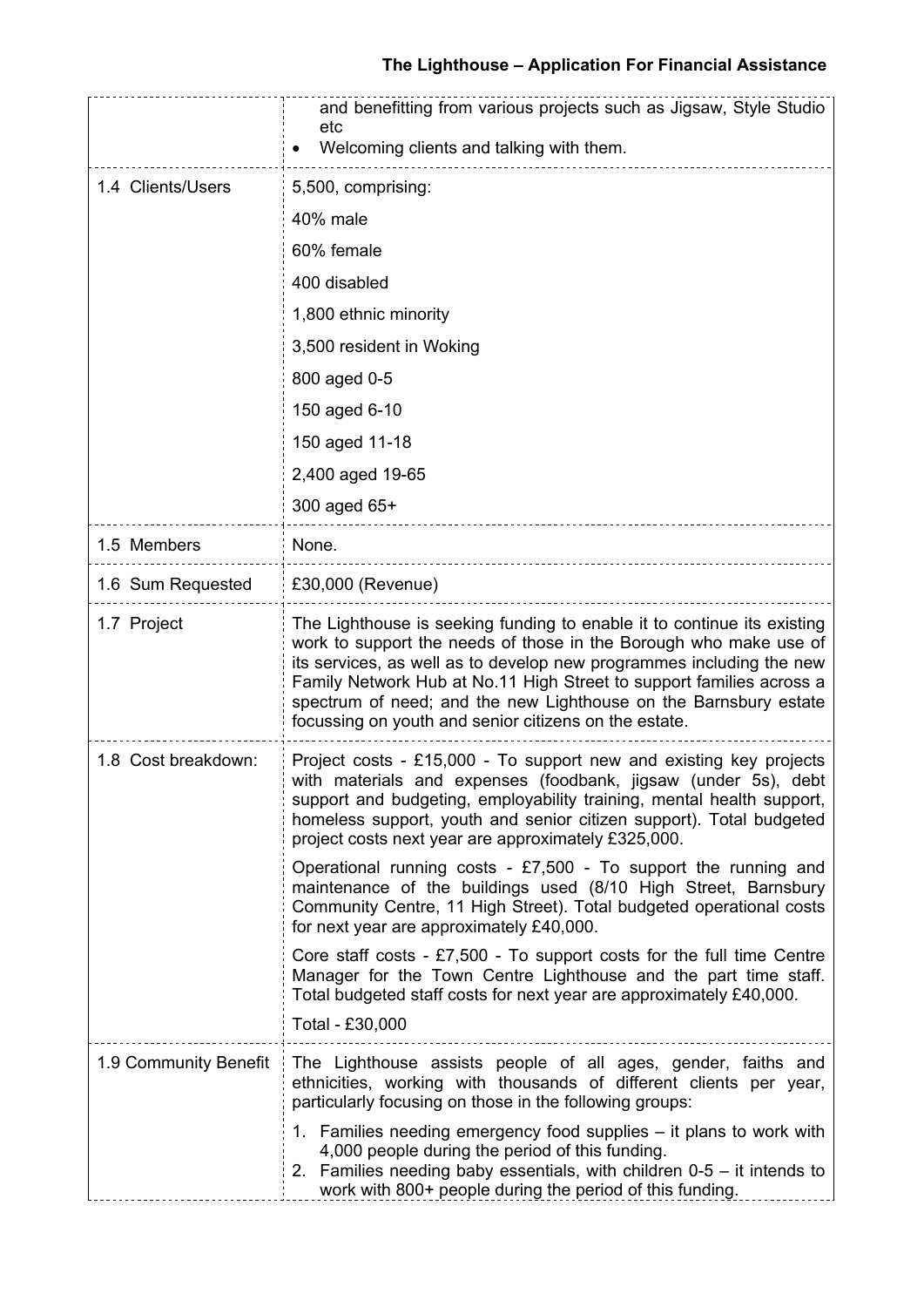|                      | 3. Vulnerable men and women seeking employment – it plans to<br>work with 50-70 individuals during the period of this funding.<br>4. The local homeless or socially isolated community – it will serve up<br>to 200 people over this period of funding.<br>5. Men and women needing help with managing debt and budgeting<br>- it plans to support 70 people struggling to meet their financial<br>obligations, providing both 1:1 appointments and group work<br>options for food bank visitors.                                                                                                                                                                                                        |
|----------------------|----------------------------------------------------------------------------------------------------------------------------------------------------------------------------------------------------------------------------------------------------------------------------------------------------------------------------------------------------------------------------------------------------------------------------------------------------------------------------------------------------------------------------------------------------------------------------------------------------------------------------------------------------------------------------------------------------------|
|                      | It would like to increase the number of referrers which would provide<br>access to more people in need in the community and enable it to be<br>an additional support service and a stronger resource than it already<br>provides to these frontline agencies. Recruiting additional volunteers<br>and providing new and existing volunteers with training and support<br>would also enhance the service on offer.                                                                                                                                                                                                                                                                                        |
|                      | Regular communication and referrals from its 113 local partners help<br>to review what their needs are, and where they are increasing. For<br>example, in 2019 approximately 4,000 people were supported;<br>however due to the pandemic this number spiked to over 8,000<br>between March 2020 and March 2021. An increase in demand for the<br>services arose particularly within foodbank and with debt, leading to<br>the launch of the Community Money Advice service at the end of<br>November 2020. This service has worked 1:1 with 74 individuals<br>since then.                                                                                                                                |
|                      | Needs also increased within the Jigsaw project as families with<br>children under five struggled with issues such as unemployment, zero<br>hours contracts, furlough, social isolation, domestic violence, poverty,<br>complicated living quarters and mental health. It developed a home<br>delivery service, parenting courses, and increased provision through<br>the Christmas Kindness and Back to School campaigns in December<br>2020 and July 2021 in response. It has also developed a vision for a<br>Family Network Hub to fill the gaps in provision left by the closure of<br>the family centres, and is working with partners to develop the Hub in<br>no.11 High Street from Autumn 2021. |
|                      | The statistics from Jigsaw in 2020 (excluding Back to School and<br>Christmas Kindness) showed work with 369 families and 744 children;<br>591 home deliveries since lockdown began; 100 Activity Packs<br>delivered; 518 Emergency Packs delivered; 21 Newborn Baby<br>Bundles delivered; 671 support packages for families (clothing and<br>emergency supplies).                                                                                                                                                                                                                                                                                                                                       |
| 1.10 Covid-19 Impact | The impact of the pandemic on the Lighthouse and its users has been<br>felt in the following ways:                                                                                                                                                                                                                                                                                                                                                                                                                                                                                                                                                                                                       |
|                      | Lighthouse:                                                                                                                                                                                                                                                                                                                                                                                                                                                                                                                                                                                                                                                                                              |
|                      | A substantial increase in demand for key projects, particularly<br>Foodbank and Jigsaw.<br>New PPE, storage and delivery costs.<br>A shortage of physical donations due to The Lighthouse building<br>٠<br>being closed.<br>Part-time staff working far beyond their usual hours to meet new<br>needs.<br>An immediate loss of income through closing the social enterprise                                                                                                                                                                                                                                                                                                                              |
|                      | coffee shop and room hire.                                                                                                                                                                                                                                                                                                                                                                                                                                                                                                                                                                                                                                                                               |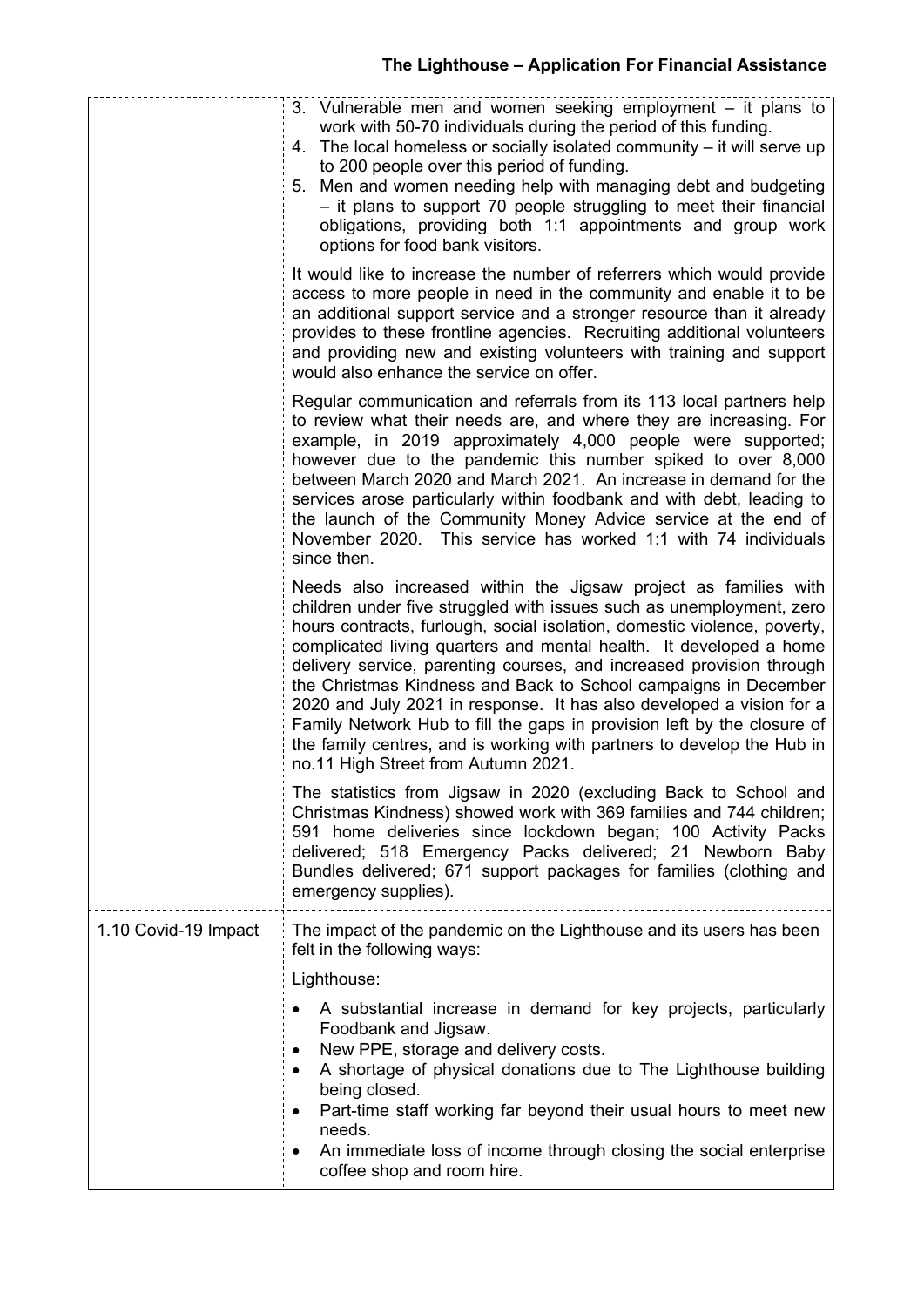| Clients:                                                                                                                                                                                                                                                                                                                                                                                                                                                                                                                                                                                                                                                                                                                                                                                   |
|--------------------------------------------------------------------------------------------------------------------------------------------------------------------------------------------------------------------------------------------------------------------------------------------------------------------------------------------------------------------------------------------------------------------------------------------------------------------------------------------------------------------------------------------------------------------------------------------------------------------------------------------------------------------------------------------------------------------------------------------------------------------------------------------|
| Clients who were in regular employment, or financially stable<br>before the pandemic, now struggling to make ends meet as<br>families lose their jobs or suffer income loss. Many are new<br>service users.<br>Clients with new or exacerbated mental health issues due to the<br>uncertainty of COVID-19, social isolation, and lack of access to<br>their usual sources of support and community.<br>Challenges for those living in difficult or socially isolated situations<br>(including small quarters and no garden), suffering relationship<br>complications, or escaping domestic abuse.<br>Individuals with a lack of hope and direction, combined with low<br>self-esteem and fear for the future, particularly for those who<br>would have been just starting out in a career. |
|                                                                                                                                                                                                                                                                                                                                                                                                                                                                                                                                                                                                                                                                                                                                                                                            |

|                                         | 2.0 Financial Background                                                                                                                                                                                                                                       |  |  |
|-----------------------------------------|----------------------------------------------------------------------------------------------------------------------------------------------------------------------------------------------------------------------------------------------------------------|--|--|
| 2.1 Budget                              | At the time of the application, the Group held £215,505 in the bank.<br>This greater amount of reserves is due to a large, one off grant that<br>was awarded to support the work of the charity throughout the<br>pandemic and will be utilised by April 2022. |  |  |
|                                         | In addition, £160,097 is restricted for Foodbank usage only; and<br>£13,973 is restricted grants for specific projects.                                                                                                                                        |  |  |
|                                         | The Group has submitted a budget for 2022/23 which shows an<br>anticipated income of £403,800 against an anticipated expenditure of<br>£407,080, resulting in an anticipated deficit of £3,280.                                                                |  |  |
| 2.2 Accounts                            | The Group has submitted accounts for 2020/21 which show an<br>income of £281,856 against expenditure of £171,608, resulting in a<br>surplus of £110,248. The sum of £183,555 was carried forward at the<br>end of the 2020/21 year.                            |  |  |
| 2.3 Support over the<br>past five years | $2021/22 - £18,200$<br>$2020/21 - £18,200$<br>$2019/20 - £18,200$<br>$2018/19 - £18,200$<br>$2017/18 - £18,200$                                                                                                                                                |  |  |

| 3.0 Assessment of Application |                                              |      |
|-------------------------------|----------------------------------------------|------|
| 3.1 Key Information           | Constitution<br>$\circ$                      | Yes  |
|                               | <b>Registered Charity</b><br>$\circ$         | Yes  |
|                               | <b>VAT Registered</b><br>$\circ$             | : No |
|                               | <b>Equal Opportunities Policy</b><br>$\circ$ | Yes  |
|                               | <b>Safeguarding Policy</b><br>O              | Yes  |
|                               | <b>Reserves Policy</b><br>$\circ$            | Yes  |